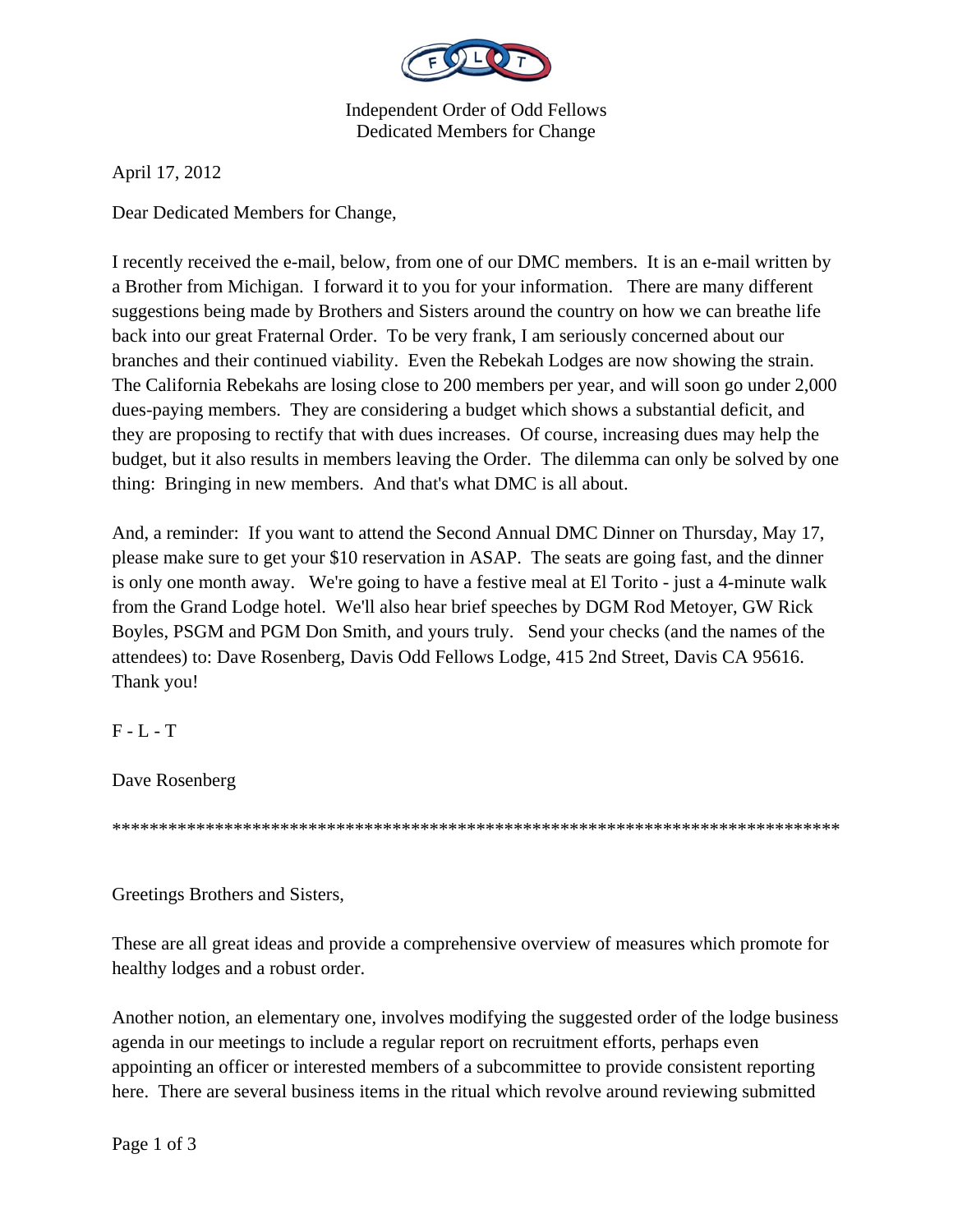

Independent Order of Odd Fellows Dedicated Members for Change

applications, interviewing the candidates, voting, etc., yet with the chain only as strong as the weakest link, how do we get them in to apply in the first place.

When in the community conducting beneficial work, or having "fun" events and interfacing with the public, have a recruitment area, with a poster or two of photos of members enjoying the work, helping others, and making a difference. Have plenty of applications always on hand, with pens to complete them, and have the area or "booth" staffed by energetic members who are knowledgeable about our roots and history, to describe the highlights of our programs and how we have helped average people at risk, and to improve life conditions close to home for nearly two hundred years. Our legacy will continue to attract civic minded individuals, as it is all good and people are basically good; we simply need to be out there, letting folks know who we are, and what we stand for. We have some identity challenges, at least in my community, as many, if not most whom I introduce the order to are ignorant as to our purposes. Have a presence and educate.

Goals pertaining to increasing membership need to be backed up with specific objectives. Two percent increases are good, as is ensuring your replace yourself with another member, but again, how do we go about making this happen? Objectives could revolve around making "X" number of informational presentations at churches or places of worship, or at other community organizations or events, or in putting up a targeted number of signs or literature on a variety of bulletin boards, or through local businesses. Reviewing of applications and providing of degree work opportunities should be time limited and not a prolonged process. As good potential members become interested, seize the moment and bring them into the fold.

One last consideration for the moment, only have summer and/or winter breaks if completely necessary for safety reasons or otherwise lacking in members to maintain a quorum. Of course, not everyone needs to come to all meetings every-time, but we are creatures of habit. Patterns become established and ingrained. With interruptions and distractions, people possibly become side tracked, potentially develop alternative and competing interests, and we lose valuable time bringing in new members, our "life blood", and in promoting all the order does. For example, I am Youth Advisor to Shamrock #4 Junior Odd Fellows. Kids need structure and opportunities in the summer when out of school, especially in a city environment. For four summers now, we haven't had a scheduled break. The Youth are bringing in their friends from the neighborhood, or past school mates. We have a hot meal to finish up every meeting. Continuity is important. Provide quality ways to positively impact the community and for recreation too, and they will come. In fact, some of the newer members in particular are having their acquaintances join. In the past couple months, three new boys became members, additionally one also applied at the last meeting, and a parent just phoned saying her boy will bring an interested friend with